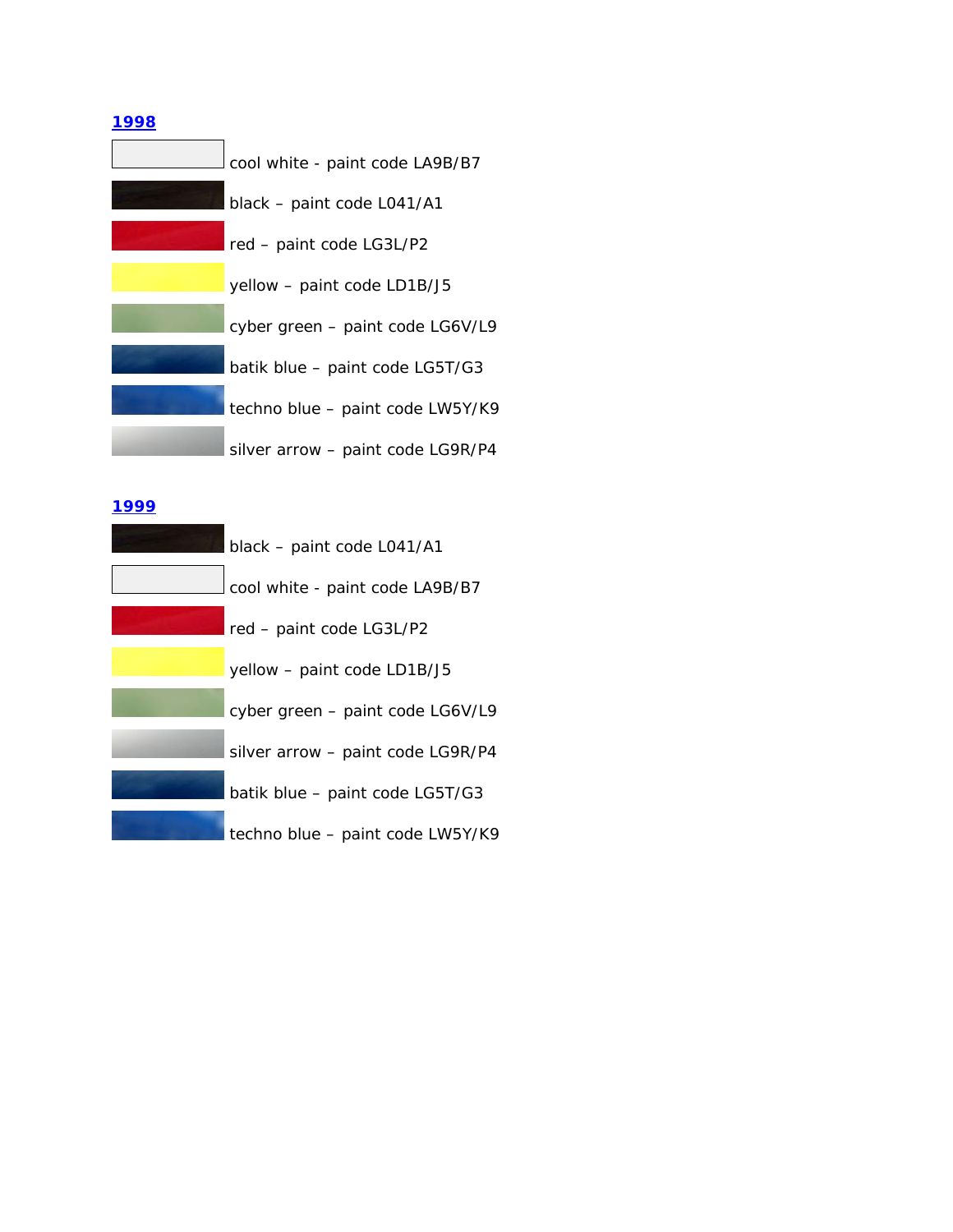| <b>2000</b>                                       |
|---------------------------------------------------|
| cool white - paint code LA9B/B7                   |
| techno blue - paint code LW5Y/K9                  |
| yellow – <i>paint code LD1B/J5</i>                |
| batik blue - paint code LG5T/G3                   |
| red - paint code LG3L/P2                          |
| black – paint code L041/A1                        |
| silver arrow - paint code LG9R/P4                 |
| cyber green - paint code LG6V/L9                  |
| vapor blue (limited edition) - paint code LG5A    |
| reflex yellow (limited edition) - paint code LW2B |

| silver arrow - paint code LG9R/P4                   |
|-----------------------------------------------------|
| black - paint code L041/A1                          |
| cool white - paint code LA9B/B7                     |
| yellow – paint code LD1B/J5                         |
| batik blue – paint code LG5T/G3                     |
| techno blue - paint code LW5Y/K9                    |
| cyber green - paint code LG6V/L9                    |
| red - paint code LG3L/P2                            |
| mojave beige (limited edition) - paint code LA1W/1W |
| vortex blue (limited edition) - paint code LR5A/3J  |
| isotope (limited edition) - paint code LG1N/T8      |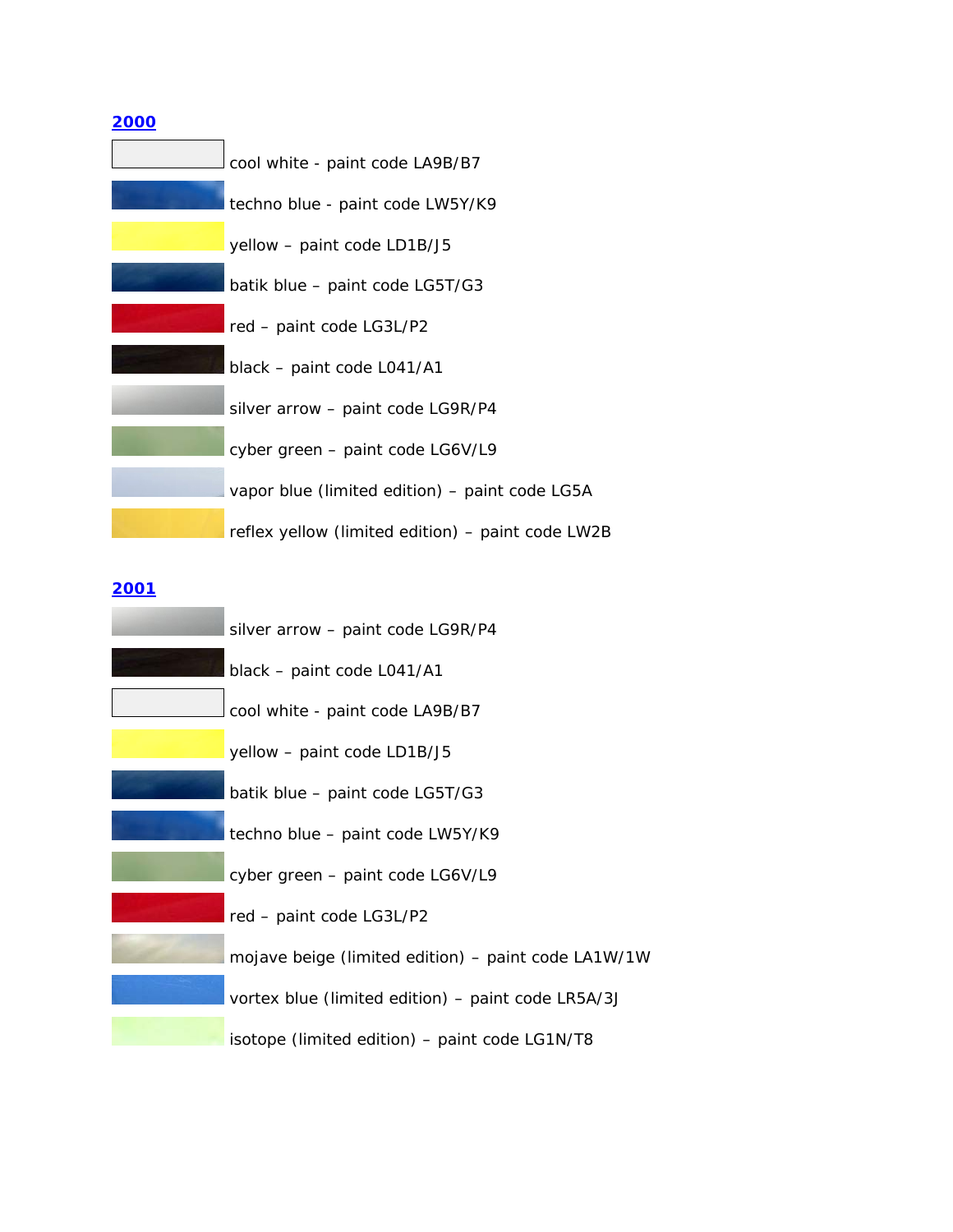| cyber green - paint code LG6V/L9                       |
|--------------------------------------------------------|
| marlin blue pearl - paint code LC5R/1S                 |
| blue lagoon - paint code LA5W/5Z                       |
| platinum grey - paint code LD7X/2R                     |
| reflex silver - paint code LA7W/8E                     |
| black - paint code L041/A1                             |
| double yellow - paint code LD1D/A6                     |
| cool white - paint code LA9B/B7                        |
| red - paint code LG3L/P2                               |
| luna green (limited edition) - paint code LD6F         |
| snap orange (limited edition) - paint code LD2B/6L     |
| rivieria blue (limited edition) - paint code LK5S/9982 |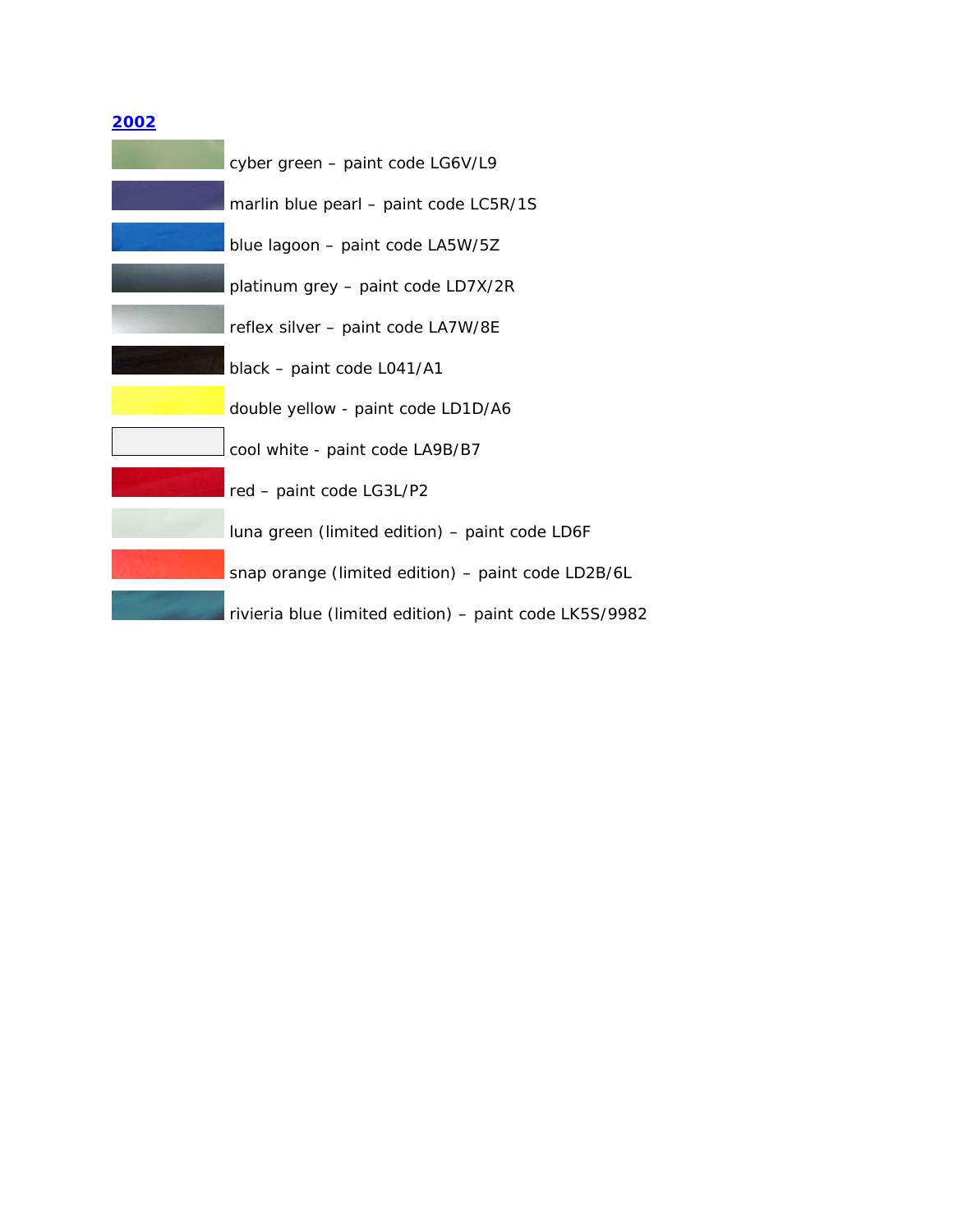| sundown orange - paint code LB2A/Z7                              |
|------------------------------------------------------------------|
| blue lagoon - paint code LA5W/5Z                                 |
| sunflower yellow - paint code LB1B/T1                            |
| galactic blue - paint code LG5V/7W                               |
| uni-red - paint code LG3L/P2                                     |
| platinum grey - paint code LD7X/2R                               |
| reflex silver - paint code LA7W/8E                               |
| black - paint code L041/A1                                       |
| campanella white - paint code LR9A/R6                            |
| cyber green - paint code LG6V/L9                                 |
| chromaflair - silver/green (limited edition) - paint code LK6L   |
| chromaflair - cyan/purple (limited edition) - paint code unknown |

| mellow yellow, black cloth roof – paint code LB1D/B3  |
|-------------------------------------------------------|
| aquarius blue, black cloth roof - paint code LB5B/T4  |
| harvest moon, black cloth roof - paint code LB1M/V1   |
| reflex silver, black cloth roof - paint code LA7W/8E  |
| galactic blue, black cloth roof - paint code LG5V/7W  |
| uni black, black cloth roof - paint code L041/A1      |
| sundown orange, black cloth roof - paint code LB2A/Z7 |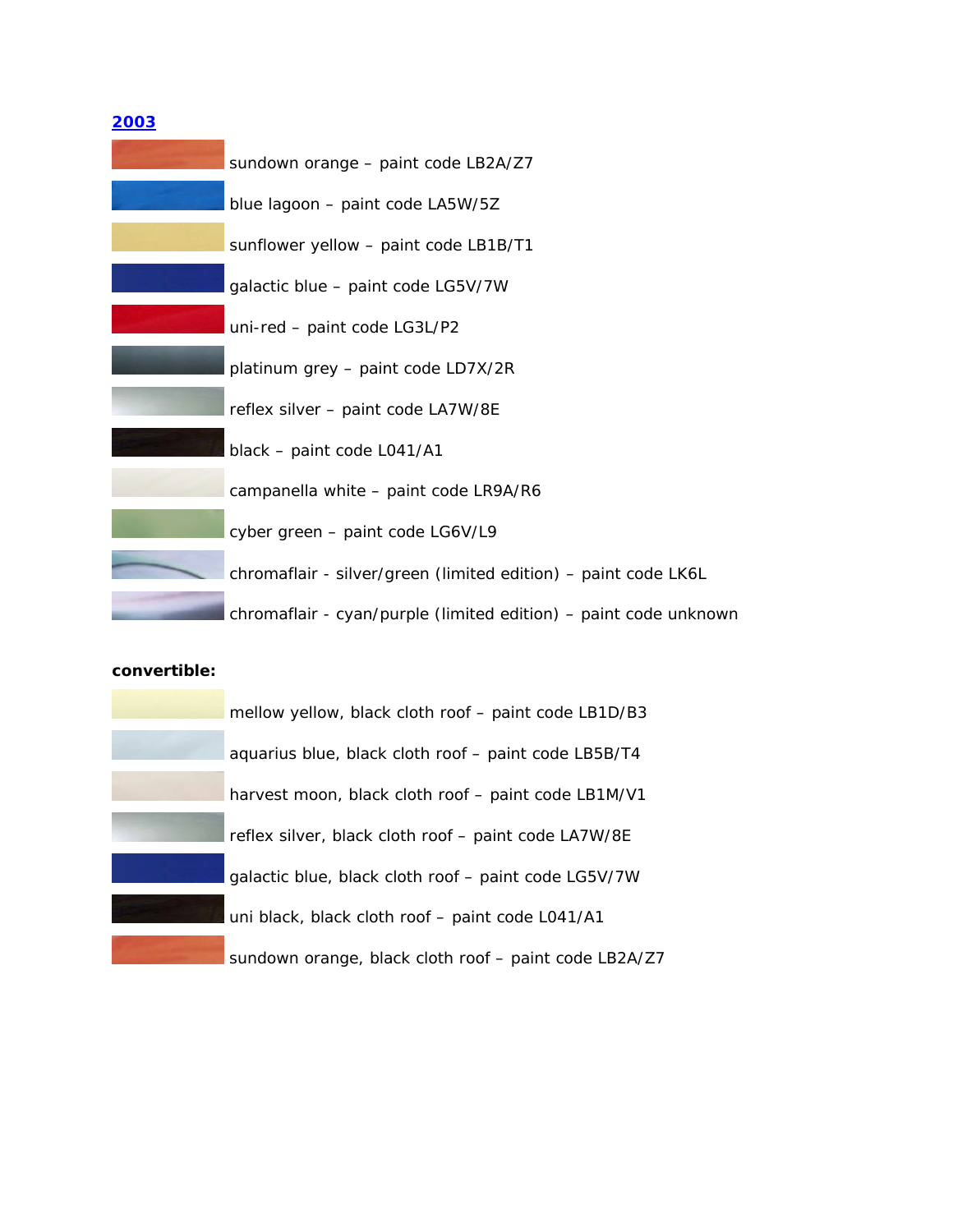| platinum grey - paint code LD7X/2R                    |
|-------------------------------------------------------|
| blue lagoon - paint code LA5W/5Z                      |
| galactic blue - paint code LG5V/7W                    |
| reflex silver - paint code LA7W/8E                    |
| black - paint code L041/A1                            |
| cyber green - paint code LG6V/L9                      |
| uni-red - paint code LG3L/P2                          |
| campanella white - paint code LR9A/R6                 |
| sunflower yellow - paint code LB1B/T1                 |
| sundown orange - paint code LB2A/Z7                   |
| satellite blue (limited edition) - paint code unknown |

| platinum grey, black cloth roof - paint code LD7X/2R               |
|--------------------------------------------------------------------|
| galactic blue, black or cream cloth roof - paint code LG5V/7W      |
| reflex silver, black cloth roof - paint code LA7W/8E               |
| uni black, black cloth roof - paint code L041/A1                   |
| mellow yellow, black or grey cloth roof - paint code LB1D/B3       |
| cyber green, black cloth roof - paint code LG6V/L9                 |
| uni-red, black cloth roof - paint code LG3L/P2                     |
| aquarius blue, black or grey cloth roof - paint code LB5B/T4       |
| harvest moon beige, black or cream cloth roof - paint code LB1M/V1 |
| sundown orange, black cloth roof - paint code LB2A/Z7              |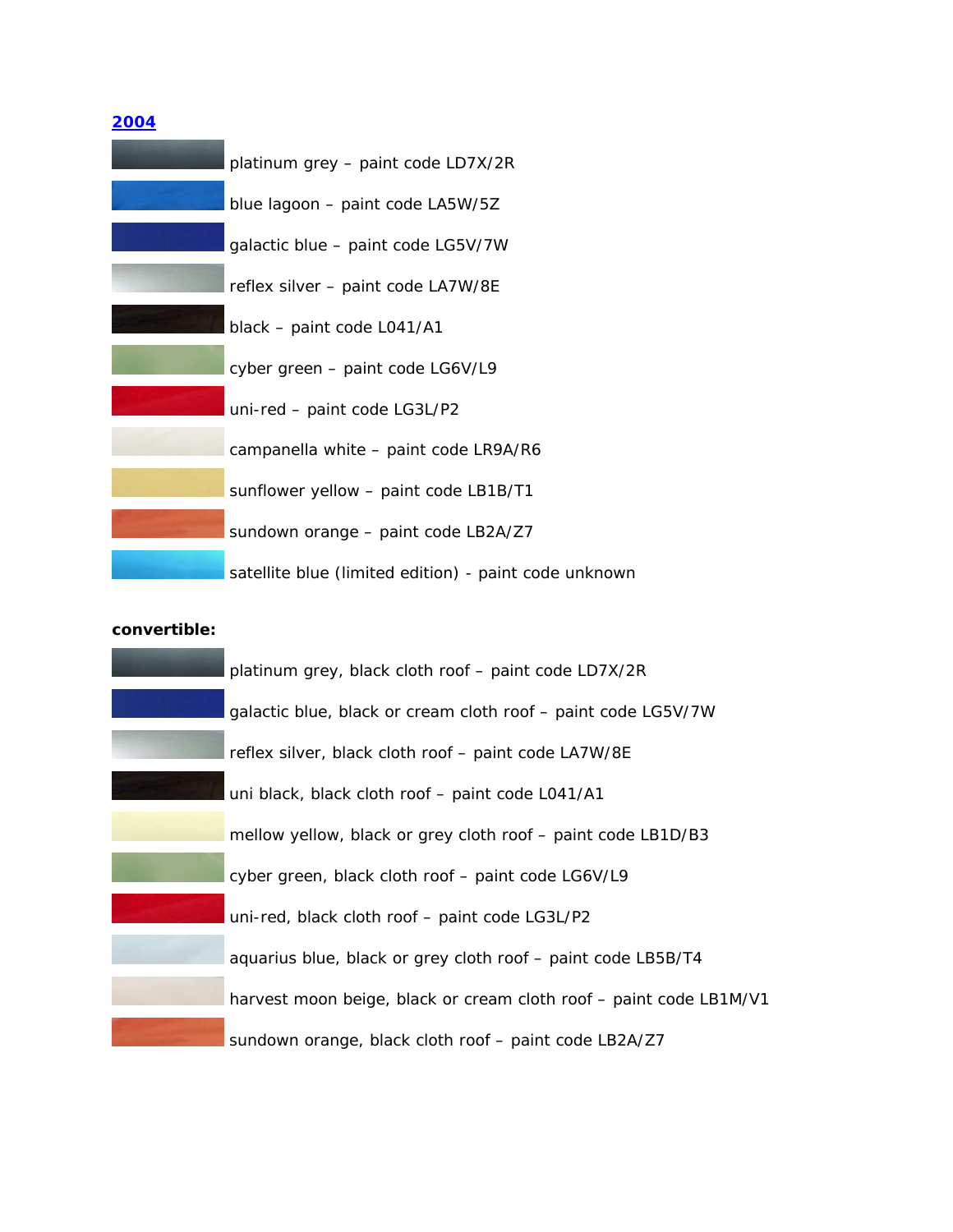| platinum grey - paint code LD7X/2R     |
|----------------------------------------|
| blue lagoon $-$ paint code LA5W/5Z     |
| galactic blue - paint code LG5V/7W     |
| reflex silver - paint code LA7W/8E     |
| black - paint code L041/A1             |
| tornado red - paint code LY3D/G2       |
| cyber green - paint code LG6V/L9       |
| campanella white - paint code LR9A/R6  |
| sunflower yellow - paint code LB1B/T1  |
| sundown orange - paint code LB2A/Z7    |
| domingo (bicolor) - paint code unknown |

| platinum grey, black cloth roof - paint code LD7X/2R               |
|--------------------------------------------------------------------|
| galactic blue, black or cream cloth roof - paint code LG55V/7W     |
| reflex silver, black cloth roof - paint code LA7W/8E               |
| uni black, black cloth roof - paint code L041/A1                   |
| mellow yellow, black or grey cloth roof - paint code LB1D/B3       |
| cyber green, black cloth roof - paint code LG6V/L9                 |
| tornado red, black cloth roof - paint code LY3D/G2                 |
| aquarius blue, black or grey cloth roof - paint code LB5B/T4       |
| harvest moon beige, black or cream cloth roof - paint code LB1M/V1 |
| sundown orange, black cloth roof - paint code LB2A/Z7              |
| dark flint, maroon cloth roof (special edition) - paint code LG7W  |